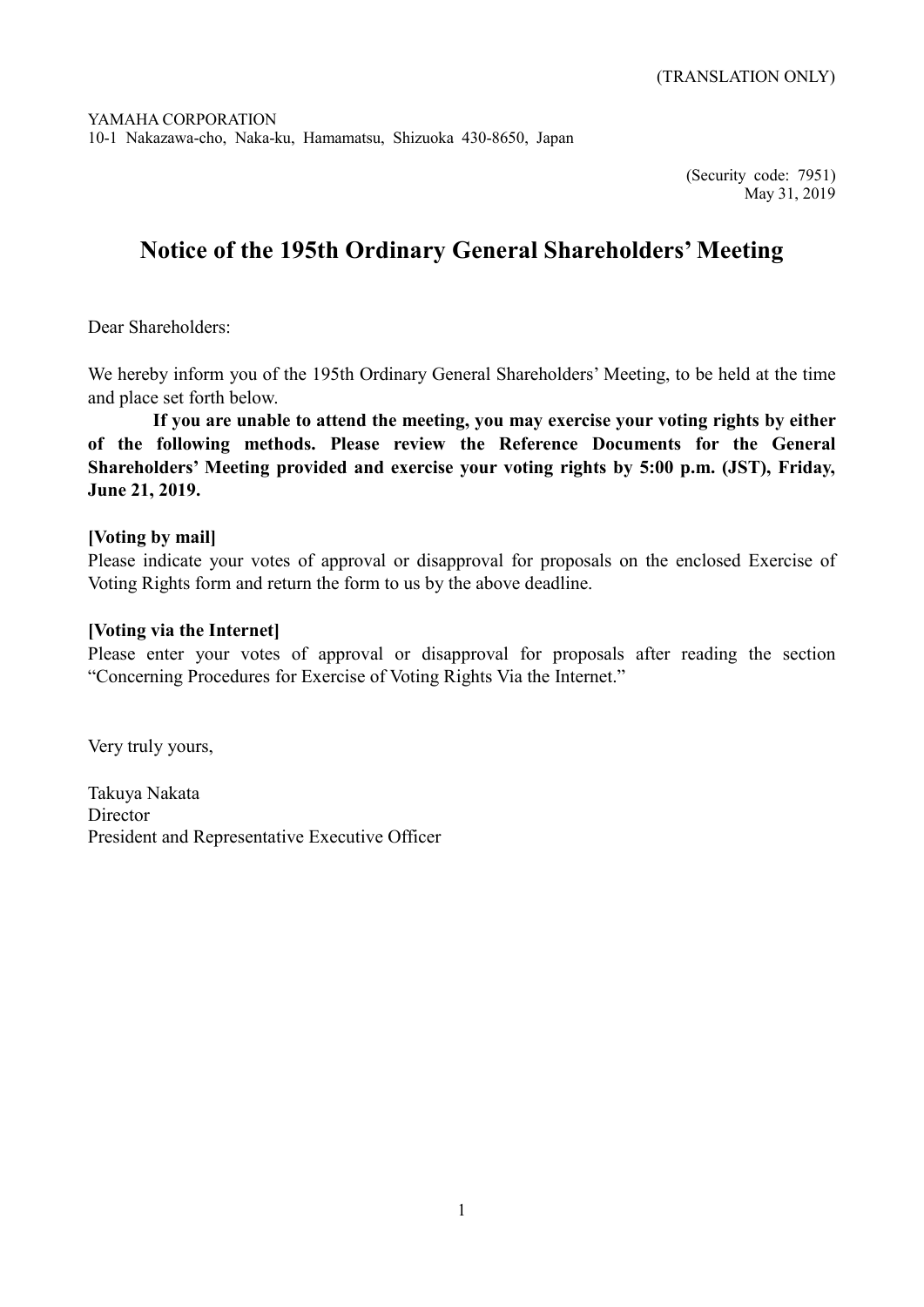#### **The 195th Ordinary General Shareholders' Meeting**

**1. Date and time:** Monday, June 24, 2019 at 10:00 a.m.

**2. Location:** First floor of Building No. 18 YAMAHA CORPORATION 10-1 Nakazawa-cho, Naka-ku, Hamamatsu, Shizuoka, Japan (Please refer to map in Japanese original)

#### **3. Agenda of the meeting**

#### **Matters to be reported:**

- 1.The Business Report, the Consolidated Financial Statements, and the Audit Reports of the Consolidated Financial Statements by the Independent Accounting Auditor and the Audit Committee, for the 195th Fiscal Year (from April 1, 2018 through March 31, 2019).
- 2.The Non-consolidated Financial Statements for the 195th Fiscal Year (from April 1, 2018 through March 31, 2019)

#### **Matters to be resolved:**

Proposal 1 Appropriation of Surplus Proposal 2 Election of Eight Directors

#### **4. Predetermined terms of the convening**

- (1) If you do not indicate your vote of approval or disapproval for any proposal on the Exercise of Voting Rights form, you will be deemed to have approved that proposal.
- (2) Handling of voting several times
	- 1) When voting rights are exercised more than once via the Internet, the vote that arrives the latest will be deemed the valid one.
	- 2) When a shareholder exercises voting rights via the Internet and by the Exercise of Voting Rights form, the vote via the Internet will be deemed the valid one.
- (3) When a shareholder exercises voting rights by proxy at the meeting, the shareholder may appoint one shareholder with voting rights to act as his or her proxy. If you wish to exercise your voting rights by proxy at the meeting, please submit to the Company your Exercise of Voting Rights form together with a document evidencing the Proxy's power of representation for the meeting.

#### **5. Other matters in relation to this Notice**

From among the documents to be provided with this Notice, the "Notes to the Consolidated Financial Statements" and "Notes to the Non-Consolidated Financial Statements" are not included in the documents attached to this Notice. These documents are disclosed on our Internet website (https://www.yamaha.com/ja/) in accordance with laws and ordinances and the provisions of Article 18 of the Articles of Incorporation.

3. This document has been translated from the Japanese original for reference purposes only.

Notes: 1. For those attending, please present the enclosed Exercise of Voting Rights form at the reception desk on arrival at the meeting.

<sup>2.</sup> If the Reference Documents for the General Shareholders' Meeting and the Attached Documents are amended, the amended items will be announced on our Internet website (https://www.yamaha.com/ja/).

In the event of any discrepancy between this translated document and the Japanese original, the original shall prevail.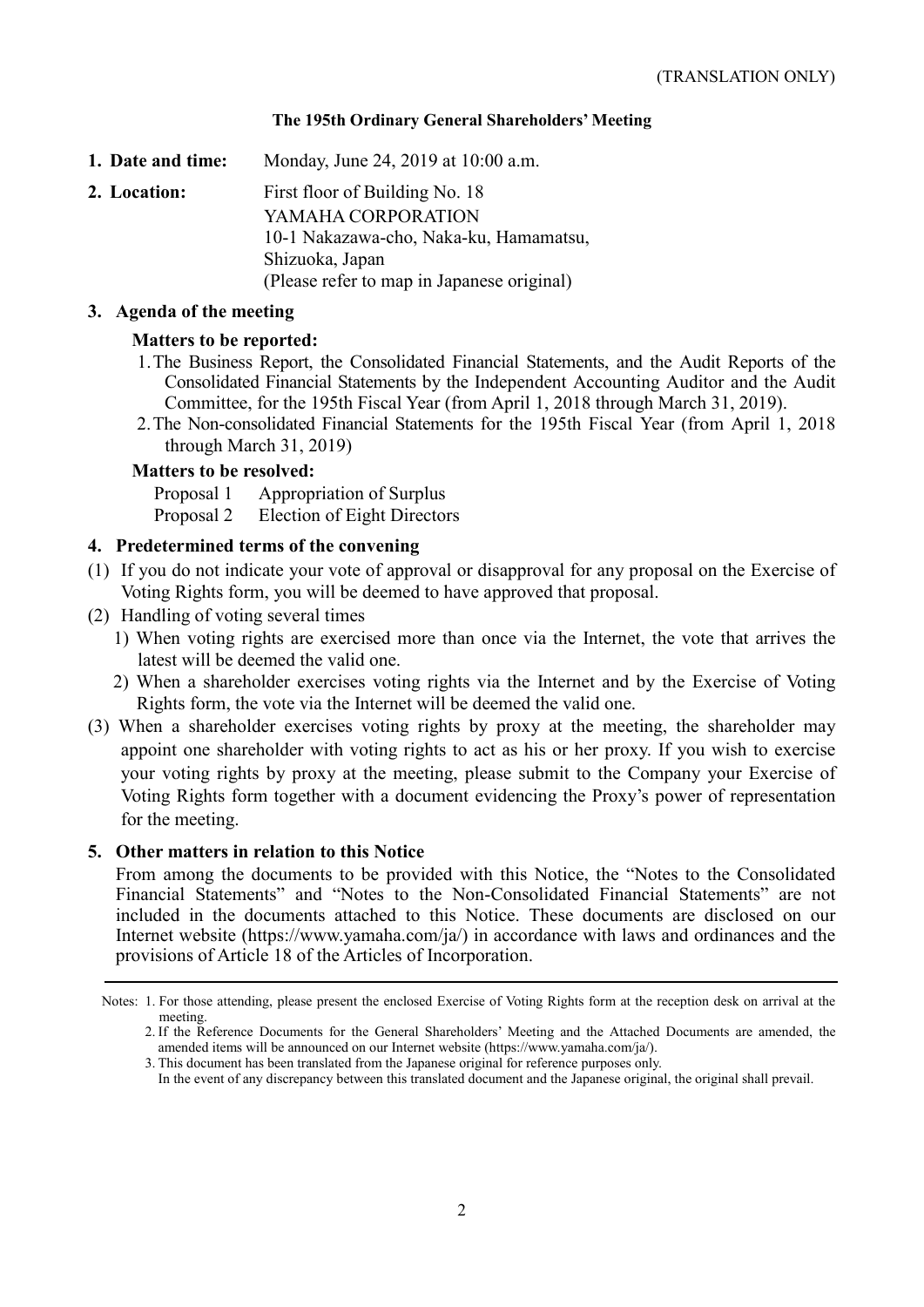# **Concerning Procedures for Exercise of Voting Rights Via the Internet**

# **1. For shareholders who exercises voting rights via the Internet**

The following items should be verified when exercising voting rights via the Internet.

(1) For those using smartphones

It is possible to exercise voting rights via the website for smartphone by reading the "Login QR Code" indicated on the enclosed Exercise of Voting Rights form.

(2) For those using computers

It is only possible to exercise voting rights from the computers by using the following website designated by the Company (https://www.web54.net).

Pleas access the above website, use the voting rights code and password indicated on the enclosed Exercise of Voting Rights form and input your vote for or against the proposals by following the on-screen instructions.

- (3) Please note the exercise deadline Shareholders voting via the Internet are requested to exercise their voting rights prior to 5:00 p.m. (JST) on Friday, June 21, 2019, after reviewing the Reference Documents for the General Shareholders' Meeting.
- (4) The vote arriving latest will be deemed valid When voting rights are exercised more than once via the Internet, the vote that arrives the latest will be deemed the valid vote.
- (5) Voting rights exercised via the Internet will be prioritized When a shareholder exercises voting rights via the Internet and by the Exercise of Voting Rights form, the vote via the Internet will be deemed the valid vote.
- (6) Bearing of access fees

Shareholders will bear the expenses incurred when accessing the Internet to exercise shareholder voting rights.

\* For questions related to exercising shareholder voting rights via the Internet, please contact the following:

The Sumitomo Mitsui Trust Bank Limited. Securities Agent Web Support Tel: 0120-652-031 (toll-free) Service hours: 9:00 a.m. to 9:00 p.m.

# **2. For institutional investors**

If you are a nominee shareholder such as an administrative trust bank (including a standing proxy), and apply in advance for the platform for exercising voting rights via the Internet, you may use such platform as a method for exercising your voting rights via the Internet at this meeting.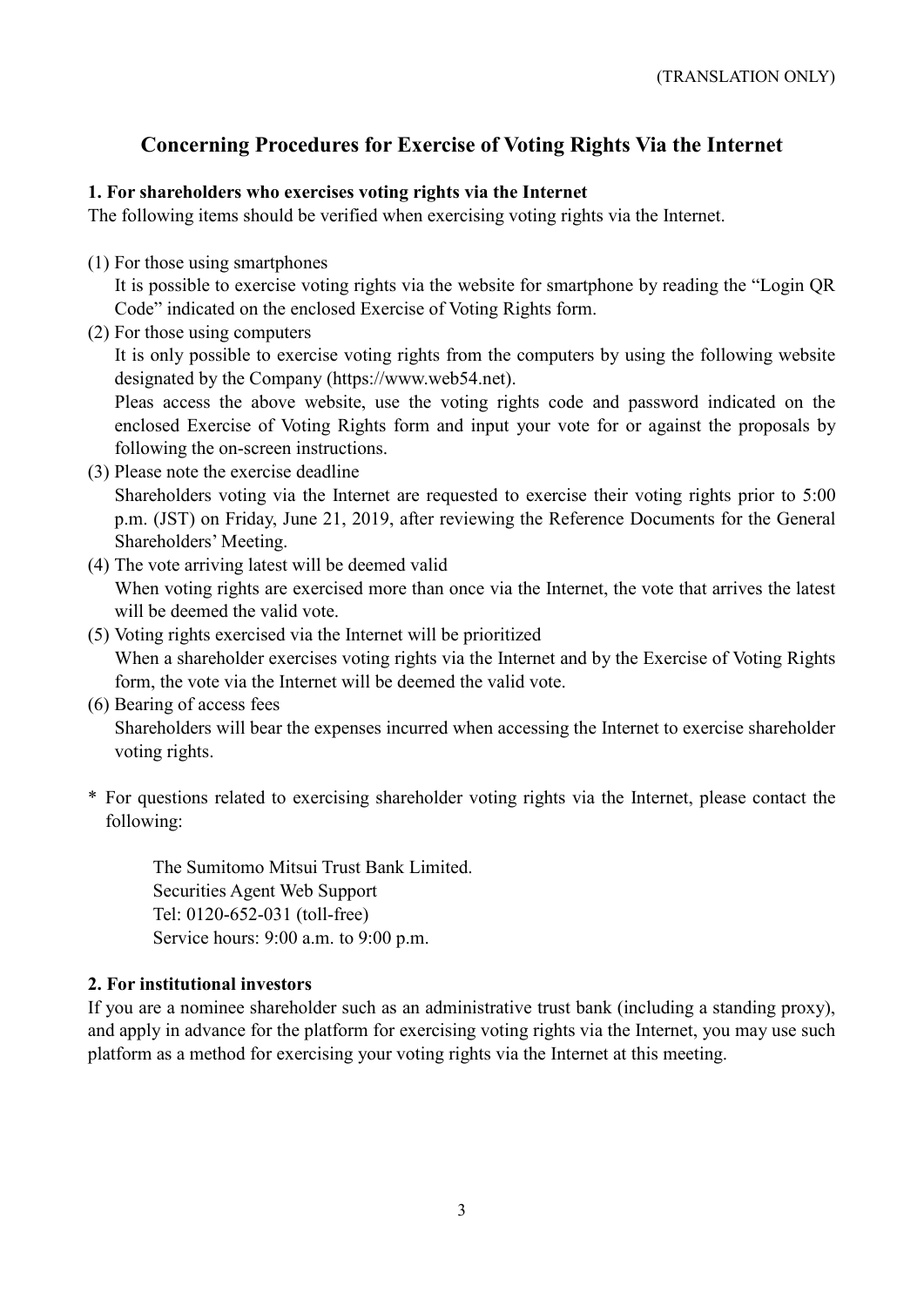# **Reference Documents for the General Shareholders' Meeting**

#### **Proposals and Reference Information**

# **Proposal 1 Appropriation of Surplus**

Bearing in mind the objective of increasing the return on equity, and based on the level of the medium-term consolidated profits, the Company makes strategic investments in R&D, sales, and capital while actively providing returns to shareholders.

Additionally, while we try to provide dividends on a stable and consistent basis, it is also our mandate to promote capital efficiency by making sound decisions in distributing returns while ensuring appropriate internal reserves for investment in future growth.

Considering the policy above and the financial standing etc. of the Company, we will propose the appropriation of surplus as follows.

Matters relating to year-end dividend

- (1)Type of assets for dividends Cash
- (2) Allotment of assets for dividends to shareholders and the total amount of dividends Year-end dividend: 30 yen per share of common stock of the Company Total amount of dividends: 5,389,069,710 yen As a result, the annual dividend, combined with the interim dividend of 30 yen per share, amounts to 60 yen.
- (3) Effective date of distribution of surplus June 25, 2019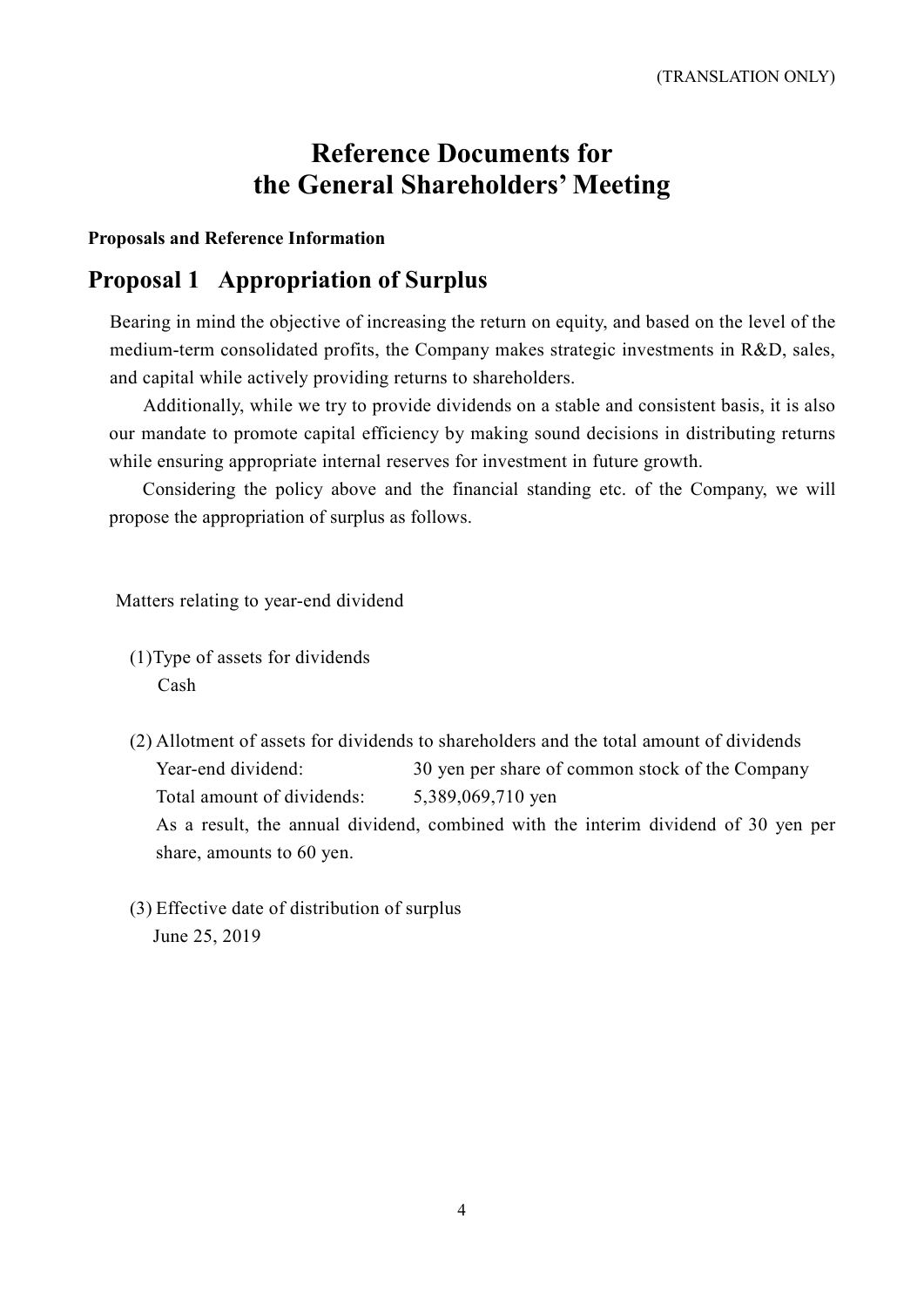# **Proposal 2 Election of Eight Directors**

All of the nine Directors will complete their respective terms of office at the conclusion of this meeting. Accordingly, we shall propose the election of eight Directors.

The table below lists the nominees for those positions.

| List of candidates |  |
|--------------------|--|
|--------------------|--|

| No.            |                           | Name                                                                                          | Current position and charge                                                                                                                                                                                     |
|----------------|---------------------------|-----------------------------------------------------------------------------------------------|-----------------------------------------------------------------------------------------------------------------------------------------------------------------------------------------------------------------|
| 1              | Takuya Nakata             | Candidate for Reappointment                                                                   | Director<br>President and Representative<br><b>Executive Officer</b><br>Nominating Committee Member<br><b>Compensation Committee</b><br>Member<br>Executive General Manager of<br><b>Brand Development Unit</b> |
| $\overline{2}$ | Satoshi Yamahata          | Candidate for Reappointment                                                                   | Director<br>Managing Executive Officer<br><b>Executive General Manager of</b><br>Corporate Management Unit<br><b>Executive General Manager of</b><br><b>Operations Unit</b>                                     |
| 3              | Masatoshi Ito             | Candidate for Reappointment<br><b>Outside Director</b><br><b>Independent Outside Director</b> | <b>Outside Director</b><br>Nominating Committee Member<br><b>Compensation Committee</b><br>Member                                                                                                               |
| $\overline{4}$ | Yoshimi Nakajima<br>(Ms.) | Candidate for Reappointment<br><b>Outside Director</b><br><b>Independent Outside Director</b> | <b>Outside Director</b><br><b>Audit Committee Member</b>                                                                                                                                                        |
| 5              | Taku Fukui                | Candidate for Reappointment<br><b>Outside Director</b><br><b>Independent Outside Director</b> | <b>Outside Director</b><br><b>Audit Committee Member</b>                                                                                                                                                        |
| 6              | Yoshihiro Hidaka          | Candidate for Reappointment<br><b>Outside Director</b><br><b>Independent Outside Director</b> | <b>Outside Director</b><br>Nominating Committee Member<br><b>Compensation Committee</b><br>Member                                                                                                               |
| 7              | Mikio Fujitsuka           | New Candidate<br><b>Outside Director</b><br><b>Independent Outside Director</b>               |                                                                                                                                                                                                                 |
| 8              | Paul Candland             | New Candidate<br><b>Outside Director</b><br><b>Independent Outside Director</b>               |                                                                                                                                                                                                                 |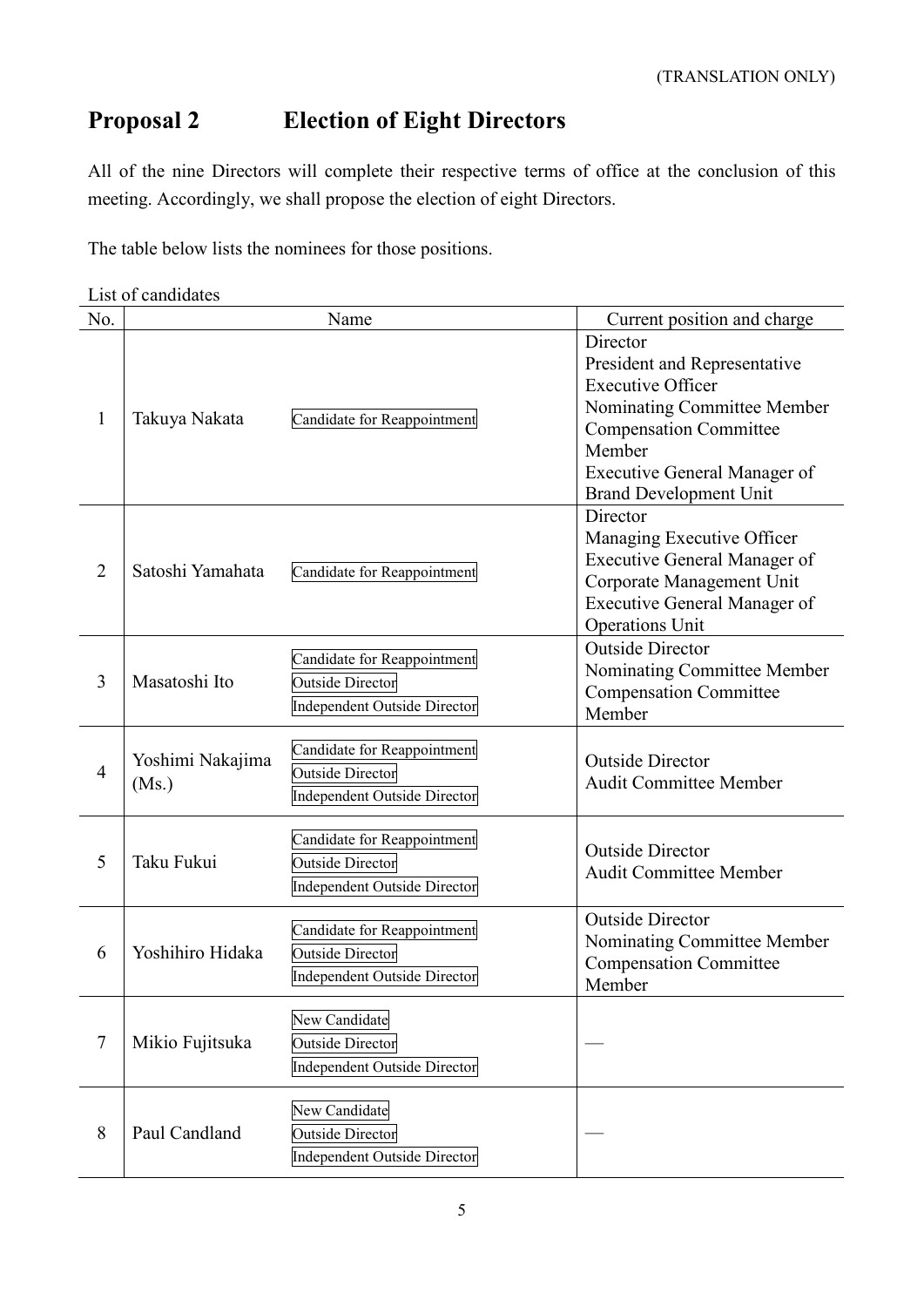| No. | Name<br>(Date of Birth)                          | Brief personal history; position; charge; and important                                                                                                                                                                                                                                                                                                                                                                                                                                                                                                                                                                                                                                                                                                                                                                                                                                                                                                                                                                                                                                                                                                                                                                                                                                                   | Number of the<br>Company shares<br>held |                                                                                                                                                                                                                                                                                                                                                                                                                                                                                                                                                                                               |        |  |
|-----|--------------------------------------------------|-----------------------------------------------------------------------------------------------------------------------------------------------------------------------------------------------------------------------------------------------------------------------------------------------------------------------------------------------------------------------------------------------------------------------------------------------------------------------------------------------------------------------------------------------------------------------------------------------------------------------------------------------------------------------------------------------------------------------------------------------------------------------------------------------------------------------------------------------------------------------------------------------------------------------------------------------------------------------------------------------------------------------------------------------------------------------------------------------------------------------------------------------------------------------------------------------------------------------------------------------------------------------------------------------------------|-----------------------------------------|-----------------------------------------------------------------------------------------------------------------------------------------------------------------------------------------------------------------------------------------------------------------------------------------------------------------------------------------------------------------------------------------------------------------------------------------------------------------------------------------------------------------------------------------------------------------------------------------------|--------|--|
| 1   | Takuya Nakata<br>(June 8, 1958)<br>Candidate for | April<br>October<br>June<br>June<br>April<br>June<br>June<br>March<br>June<br>June                                                                                                                                                                                                                                                                                                                                                                                                                                                                                                                                                                                                                                                                                                                                                                                                                                                                                                                                                                                                                                                                                                                                                                                                                        | 2010                                    | 1981: Entered the Company<br>2005: General Manager of Pro Audio &<br>Digital Musical Instruments Division<br>2006: Operating Officer<br>2009: Director and Operating Officer<br>President and Director of Yamaha<br>Corporation of America<br>2010: Senior Operating Officer of the<br>Company<br>2013: President and Representative Director<br>2014: Director of Yamaha Motor Co., Ltd.<br>(Outside Director)<br>(current position)<br>2015: President of Yamaha Music<br>Foundation (current position)<br>2017: Director, President and Representative<br>Executive Officer of the Company | 45,500 |  |
|     | Reappointment                                    | (current position)<br>Term of office as a director:<br>Seven (7) years (at the conclusion of this Ordinary General Shareholders' Meeting)<br>Attendance at Board of Directors meetings:<br>12 out of 12 meetings $(100\%)$<br>Reasons for nomination as director:<br>Having served in positions such as General Manager of our Pro Audio & Digital Musical<br>Instruments Division, President and Director of Yamaha Corporation of America, Mr.<br>Takuya Nakata has a wealth of experience and achievements alongside broad insight in<br>business.<br>He has led the Group as President and Representative Director since June 2013, and as<br>Director, President and Representative Executive Officer since June 2017 after our<br>transition to a Company with Three Committees (Nominating, Audit, and Compensation).<br>Additionally, he has been a leader in Corporate Governance reform via initiatives such as<br>the transition to a Company with Three Committees (Nominating, Audit, and<br>Compensation)., and has worked to strengthen the oversight function of the Board of<br>Directors.<br>He has been nominated as a director on expectations that he will help further strengthen the<br>oversight function of the Board of Directors through these achievements and insights, etc. |                                         |                                                                                                                                                                                                                                                                                                                                                                                                                                                                                                                                                                                               |        |  |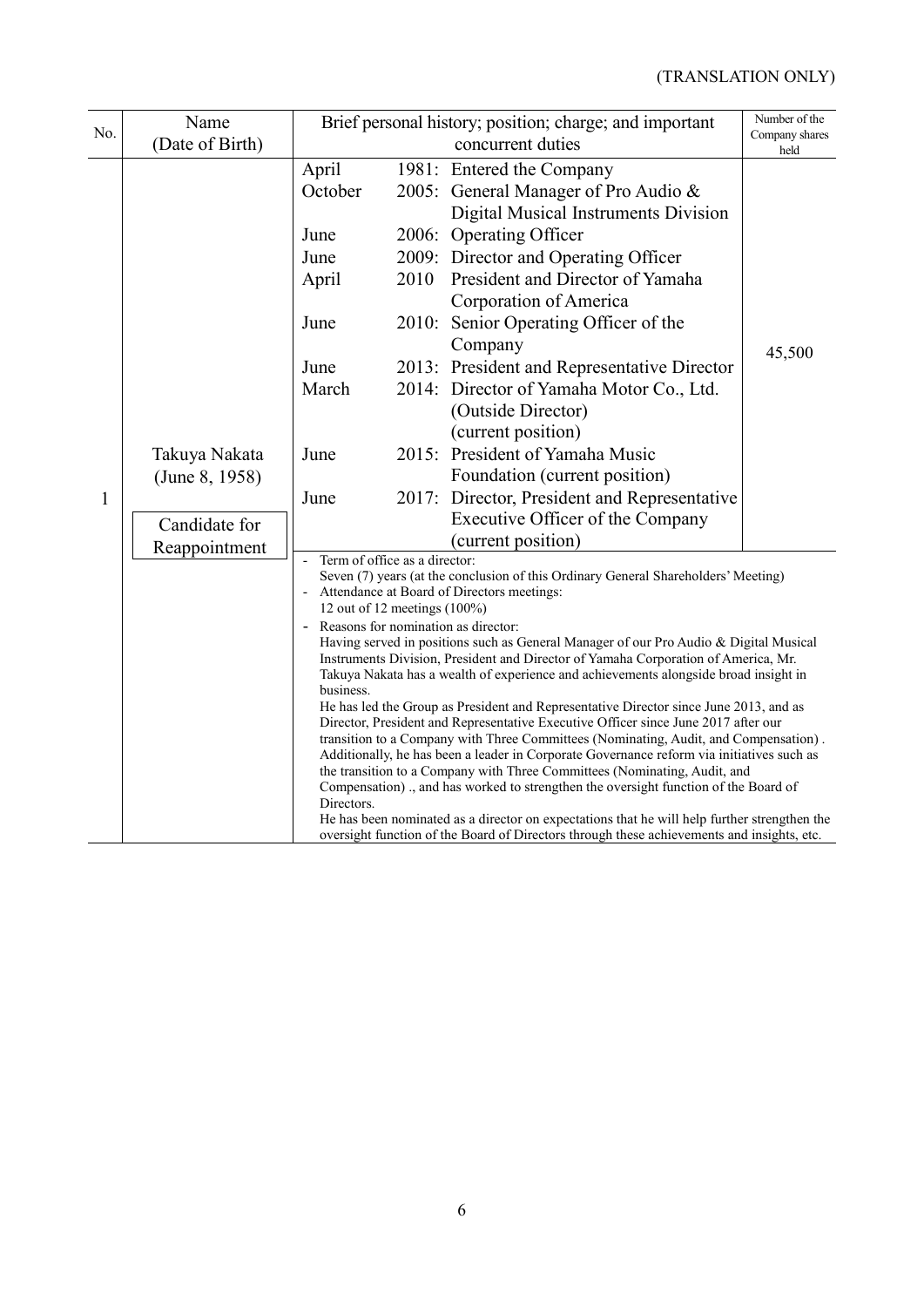| No.            | Name<br>(Date of Birth)                                                  | Brief personal history; position; charge; and important                                                                                                                                                                                                                                                                                                                                                                                                                                                                                                                                                                                                                                                                                                                                                                                                                                                                                                                                                                                                                                                                                    | Number of the<br>Company shares<br>held                                                                                                                                                                                                                                                                                           |        |
|----------------|--------------------------------------------------------------------------|--------------------------------------------------------------------------------------------------------------------------------------------------------------------------------------------------------------------------------------------------------------------------------------------------------------------------------------------------------------------------------------------------------------------------------------------------------------------------------------------------------------------------------------------------------------------------------------------------------------------------------------------------------------------------------------------------------------------------------------------------------------------------------------------------------------------------------------------------------------------------------------------------------------------------------------------------------------------------------------------------------------------------------------------------------------------------------------------------------------------------------------------|-----------------------------------------------------------------------------------------------------------------------------------------------------------------------------------------------------------------------------------------------------------------------------------------------------------------------------------|--------|
| $\overline{2}$ | Satoshi Yamahata<br>(December 3, 1960)<br>Candidate for<br>Reappointment | January<br>August<br>June<br>June<br>April<br>June                                                                                                                                                                                                                                                                                                                                                                                                                                                                                                                                                                                                                                                                                                                                                                                                                                                                                                                                                                                                                                                                                         | 1988: Entered the Company<br>2009: General Manager of Accounting and<br><b>Finance Division</b><br>2013: Operating Officer<br>2013: General Manager of Corporate<br><b>Planning Division</b><br>2015: Executive General Manager of<br><b>Operations Unit</b><br>(current position)<br>2015: Director and Senior Operating Officer | 16,400 |
|                |                                                                          | May<br>June                                                                                                                                                                                                                                                                                                                                                                                                                                                                                                                                                                                                                                                                                                                                                                                                                                                                                                                                                                                                                                                                                                                                | 2016: Executive General Manager of<br>Corporate Management Unit<br>(current position)<br>Director, Managing Executive Officer<br>2017:<br>(current position)                                                                                                                                                                      |        |
|                |                                                                          | Term of office as a director:<br>$\blacksquare$<br>Four (4) years (at the conclusion of this Ordinary General Shareholders' Meeting)<br>Attendance at Board of Directors meetings:<br>12 out of 12 meetings $(100\%)$<br>Reasons for nomination as director:<br>In addition to work experience at an overseas subsidiary, Mr. Satoshi Yamahata has served<br>as General Manager of the Accounting and Finance Division, General Manager of the<br>Corporate Planning Division, Executive General Manager of the Operations Unit, and<br>Executive General Manager of the Corporate Management Unit, and has a wealth of<br>experience and achievements alongside broad insight.<br>He has promoted Corporate Governance reform as Director and Senior Executive Manager<br>since June 2015 and as Director and Managing Executive Officer since June 2017, and has<br>worked to strengthen the oversight function of the Board of Directors.<br>He has been nominated as a director on expectations that he will help further strengthen the<br>oversight function of the Board of Directors through these achievements and insights, etc. |                                                                                                                                                                                                                                                                                                                                   |        |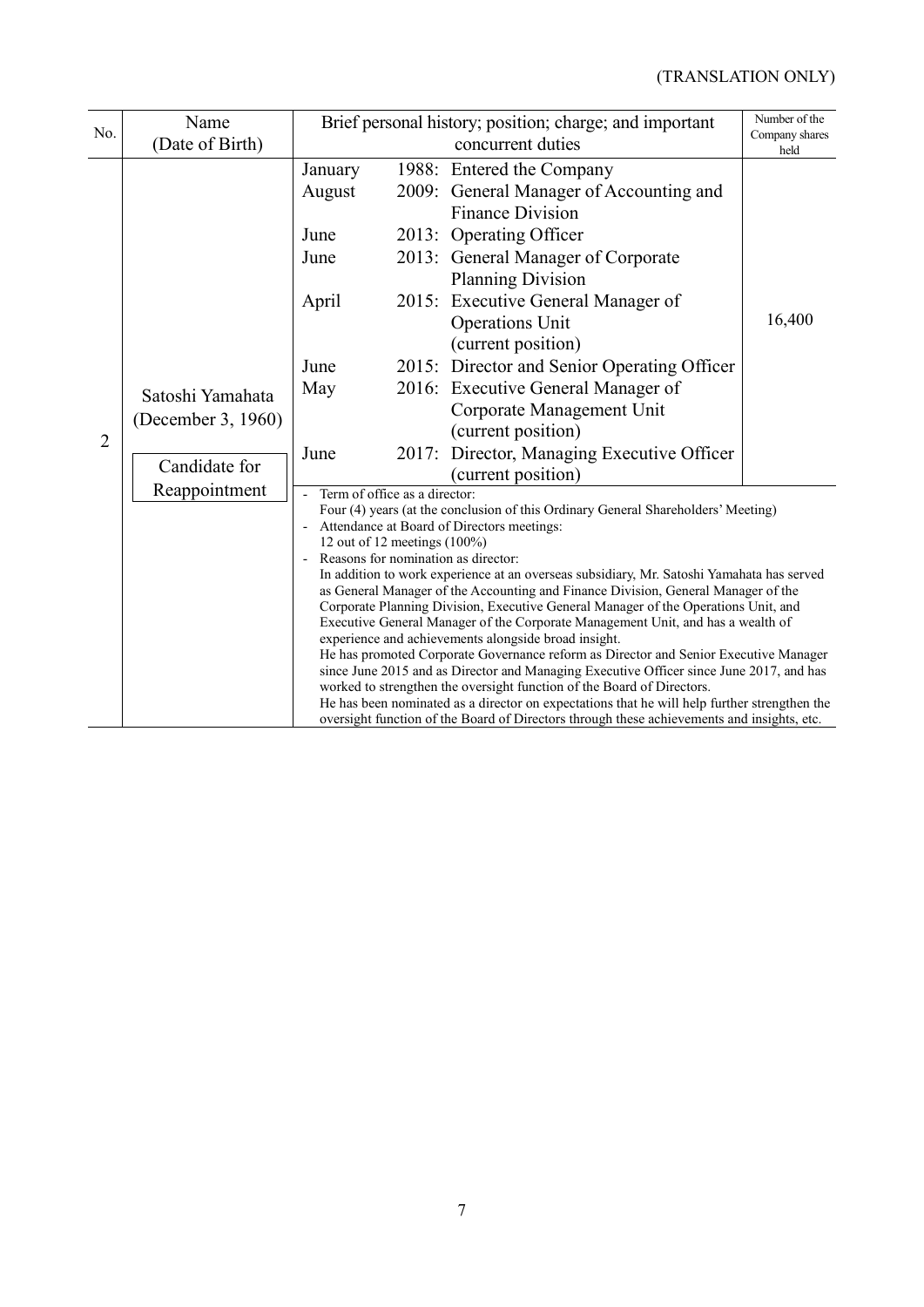| No. | Name                                                                                       |                                                                                                                                                                                                                                                                                                                                                                                                                                                                                                                                                                                                                                                                                                                                                                                                                                                                                                                                                                                                                                                                                                                                                                                                                                                                                                                                                                                                                                                                                                                                          |       | Brief personal history; position; charge; and important                                                                                                                                                                                                                                                                                                                                                                                                                                                                                                                                                                                                    | Number of the<br>Company shares |
|-----|--------------------------------------------------------------------------------------------|------------------------------------------------------------------------------------------------------------------------------------------------------------------------------------------------------------------------------------------------------------------------------------------------------------------------------------------------------------------------------------------------------------------------------------------------------------------------------------------------------------------------------------------------------------------------------------------------------------------------------------------------------------------------------------------------------------------------------------------------------------------------------------------------------------------------------------------------------------------------------------------------------------------------------------------------------------------------------------------------------------------------------------------------------------------------------------------------------------------------------------------------------------------------------------------------------------------------------------------------------------------------------------------------------------------------------------------------------------------------------------------------------------------------------------------------------------------------------------------------------------------------------------------|-------|------------------------------------------------------------------------------------------------------------------------------------------------------------------------------------------------------------------------------------------------------------------------------------------------------------------------------------------------------------------------------------------------------------------------------------------------------------------------------------------------------------------------------------------------------------------------------------------------------------------------------------------------------------|---------------------------------|
| 3   | (Date of Birth)<br>Masatoshi Ito<br>(September 12, 1947)<br>Candidate for<br>Reappointment | April<br>June<br>April<br>August<br>June<br>June<br>June<br>June<br>June                                                                                                                                                                                                                                                                                                                                                                                                                                                                                                                                                                                                                                                                                                                                                                                                                                                                                                                                                                                                                                                                                                                                                                                                                                                                                                                                                                                                                                                                 | 2009: | concurrent duties<br>1971: Entered Ajinomoto Co., Inc.<br>1999: Member of the Board<br>2003: President, Ajinomoto Frozen Foods<br>Co., Inc.<br>2006: Representative Director & Corporate<br><b>Senior Vice President</b><br>President, Food Products Company,<br>Ajinomoto Co., Inc.<br>Representative Director, President &<br>Chief Executive Officer, Ajinomoto<br>Co., Inc.<br>2015: Representative Director and Chairman<br>of the Board<br>(current position)<br>2016: Outside Director of the Company<br>(current position)<br>2016: Outside Director of Japan Airlines Co.,<br>Ltd.<br>(current position)<br>2019: Scheduled to assume position of | held<br>$\boldsymbol{0}$        |
|     | Candidate for<br><b>Outside Director</b><br>Candidate for                                  | June                                                                                                                                                                                                                                                                                                                                                                                                                                                                                                                                                                                                                                                                                                                                                                                                                                                                                                                                                                                                                                                                                                                                                                                                                                                                                                                                                                                                                                                                                                                                     |       | <b>Outside Director of NEC Corporation</b><br>2019: Scheduled to assume position of<br>Chairman of the Board of Ajinomoto<br>$Co.$ , Inc.                                                                                                                                                                                                                                                                                                                                                                                                                                                                                                                  |                                 |
|     | Independent<br><b>Outside Director</b>                                                     | Term of office as a director:<br>Three (3) years (at the conclusion of this Ordinary General Shareholders' Meeting)<br>Attendance at Board of Directors meetings:<br>10 out of 12 meetings (83%)<br>Reasons for nomination as director:<br>Having been involved in management as Chief Executive Officer at one of the largest<br>global food manufacturers in Japan, Mr. Masatoshi Ito has a wealth of experience and<br>achievements alongside broad insight as a corporate manager.<br>Since assuming the position of Outside Director of the Company in June 2016, he has<br>provided highly effective supervision while supporting the determination of major corporate<br>actions and quick and decisive execution on decision-making, based on his wealth of<br>achievements and insights, etc., as a corporate manager.<br>He has been nominated as a director on expectations that he will help further strengthen the<br>oversight function of the Board of Directors through these achievements and insights, etc.<br>About independence<br>$\overline{\phantom{a}}$<br>There are no transaction relationships between the Company and Ajinomoto Co., Inc.,<br>where Mr. Masatoshi Ito serves as Representative Director and Chairman of the Board, and<br>neither party is classified as a major shareholder of the other.<br>The Company files documentation with the Tokyo Stock Exchange to establish that Mr.<br>Masatoshi Ito is an independent director under the provisions set forth by the Tokyo Stock<br>Exchange. |       |                                                                                                                                                                                                                                                                                                                                                                                                                                                                                                                                                                                                                                                            |                                 |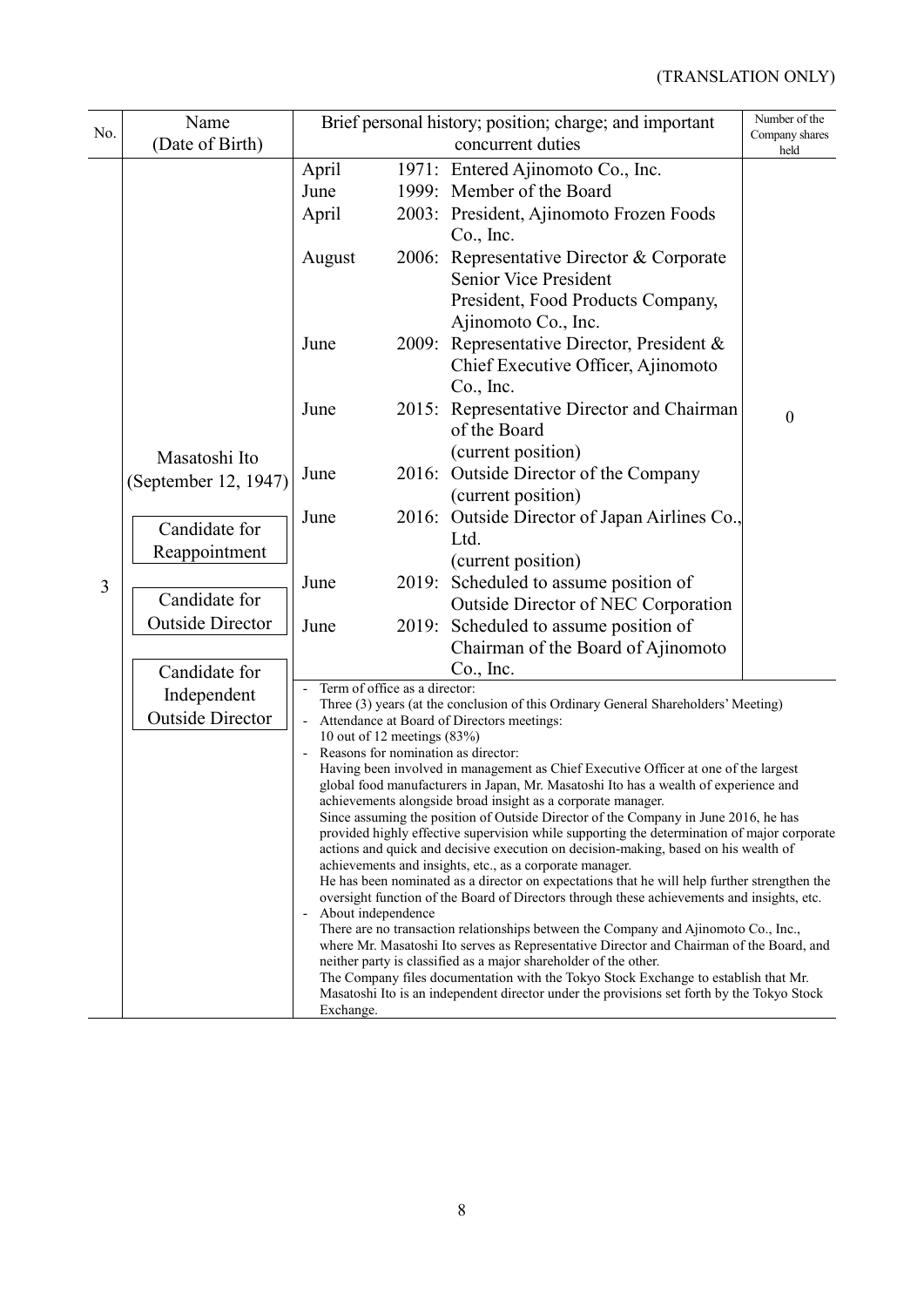| No.            | Name<br>(Date of Birth)                                                   |                                                                                                                                                                                                                                                                                                                                                                                                                                                                                                                                                                                                                                                                                                                                                                                                                                                                                                                                                                                                                                                                                                                                                                                                                                                                                     |       | Brief personal history; position; charge; and important<br>concurrent duties                                                                                                                                                                                                                                                                                     | Number of the<br>Company shares |  |
|----------------|---------------------------------------------------------------------------|-------------------------------------------------------------------------------------------------------------------------------------------------------------------------------------------------------------------------------------------------------------------------------------------------------------------------------------------------------------------------------------------------------------------------------------------------------------------------------------------------------------------------------------------------------------------------------------------------------------------------------------------------------------------------------------------------------------------------------------------------------------------------------------------------------------------------------------------------------------------------------------------------------------------------------------------------------------------------------------------------------------------------------------------------------------------------------------------------------------------------------------------------------------------------------------------------------------------------------------------------------------------------------------|-------|------------------------------------------------------------------------------------------------------------------------------------------------------------------------------------------------------------------------------------------------------------------------------------------------------------------------------------------------------------------|---------------------------------|--|
|                | Yoshimi Nakajima<br>(December 16, 1956)<br>Candidate for<br>Reappointment | April<br>February<br>May<br>June<br>April                                                                                                                                                                                                                                                                                                                                                                                                                                                                                                                                                                                                                                                                                                                                                                                                                                                                                                                                                                                                                                                                                                                                                                                                                                           | 2000: | 1980: Entered The Yasuda Trust and Banking<br>Co., Ltd. (currently Mizuho Trust &<br>Banking Co., Ltd.)<br>1982: Entered AVON Product CO.LTD.,<br>Tokyo Japan<br>1997: Vice President of Consumer Banking<br>Headquarters of Citi Bank N.A.<br>Senior General Manager of Societe<br>Generale Securities Japan Limited<br>2002: Vice President and Head of Global | held                            |  |
|                |                                                                           | August                                                                                                                                                                                                                                                                                                                                                                                                                                                                                                                                                                                                                                                                                                                                                                                                                                                                                                                                                                                                                                                                                                                                                                                                                                                                              | 2011: | Travelers Cheques and Prepaid<br>Services of American Express<br>International, Inc., Japan<br>Country Manager, Singapore<br>(President)                                                                                                                                                                                                                         | $\boldsymbol{0}$                |  |
|                |                                                                           | April                                                                                                                                                                                                                                                                                                                                                                                                                                                                                                                                                                                                                                                                                                                                                                                                                                                                                                                                                                                                                                                                                                                                                                                                                                                                               |       | 2014: Concurrently serving as President and<br>Representative Director of American<br>Express Japan Co., Ltd. (Resigned in<br>December 2016)                                                                                                                                                                                                                     |                                 |  |
|                |                                                                           | June                                                                                                                                                                                                                                                                                                                                                                                                                                                                                                                                                                                                                                                                                                                                                                                                                                                                                                                                                                                                                                                                                                                                                                                                                                                                                | 2017: | Outside Director of the Company<br>(current position)                                                                                                                                                                                                                                                                                                            |                                 |  |
| $\overline{4}$ | Candidate for<br><b>Outside Director</b>                                  | June                                                                                                                                                                                                                                                                                                                                                                                                                                                                                                                                                                                                                                                                                                                                                                                                                                                                                                                                                                                                                                                                                                                                                                                                                                                                                | 2017: | <b>Outside Director of AEON Financial</b><br>Service Co., Ltd.<br>(current position)                                                                                                                                                                                                                                                                             |                                 |  |
|                | Candidate for<br>Independent                                              | June                                                                                                                                                                                                                                                                                                                                                                                                                                                                                                                                                                                                                                                                                                                                                                                                                                                                                                                                                                                                                                                                                                                                                                                                                                                                                |       | 2018: Outside Director of Japan Freight<br>Railway Company (current position)                                                                                                                                                                                                                                                                                    |                                 |  |
|                | <b>Outside Director</b>                                                   | September                                                                                                                                                                                                                                                                                                                                                                                                                                                                                                                                                                                                                                                                                                                                                                                                                                                                                                                                                                                                                                                                                                                                                                                                                                                                           |       | 2018: Outside Director of ULVAC, Inc.<br>(current position)                                                                                                                                                                                                                                                                                                      |                                 |  |
|                |                                                                           | Term of office as a director:<br>Two (2) years (at the conclusion of this Ordinary General Shareholders' Meeting)<br>- Attendance at Board of Directors meetings:<br>12 out of 12 meetings $(100\%)$<br>Reasons for nomination as director:<br>Having been involved in management as the person responsible for the Asian region and<br>Japanese arm of a global financial institution, Ms. Yoshimi Nakajima has a wealth of<br>experience and achievements alongside broad insight as a corporate manager.<br>Since assuming the position of Outside Director of the Company in June 2017, she has<br>provided highly effective supervision while supporting the determination of major corporate<br>actions and quick and decisive execution on decision-making, based on her wealth of<br>achievements and insights, etc., as a corporate manager.<br>She has been nominated as a director on expectations that she will help further strengthen<br>the oversight function of the Board of Directors through these achievements and insights,<br>etc.<br>About independence<br>The Company files documentation with the Tokyo Stock Exchange to establish that Ms.<br>Yoshimi Nakajima is an independent director under the provisions set forth by the Tokyo<br>Stock Exchange. |       |                                                                                                                                                                                                                                                                                                                                                                  |                                 |  |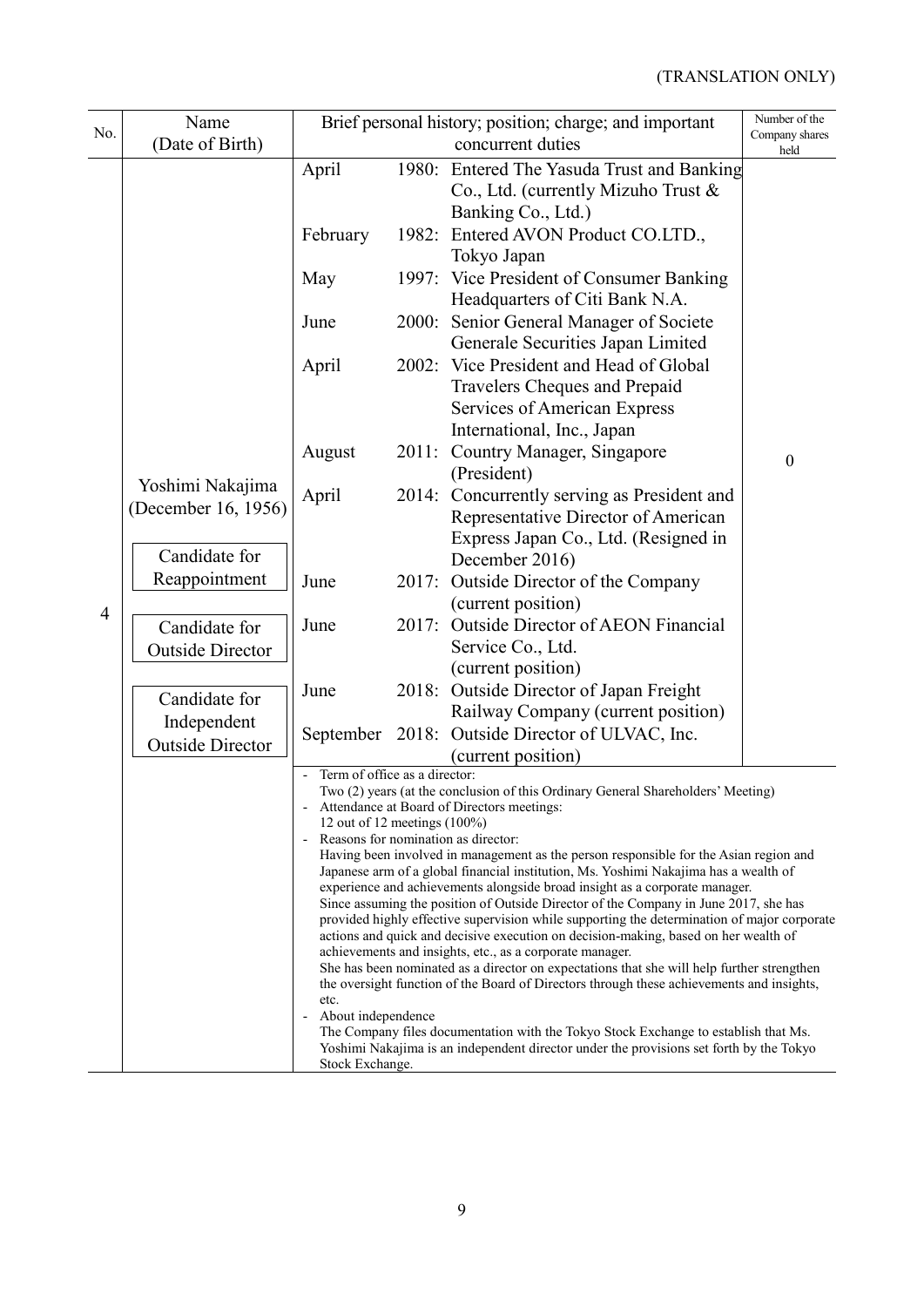| No. | Name<br>(Date of Birth)                                                                             | Brief personal history; position; charge; and important                                                                                                                                                                                                                                                                                                                                                                                                                                                                                                                                                                                                                                                                                                                                                                                                                                                                                                                                                                                                                                                                                                                                                                                                                                                                                                           | Number of the<br>Company shares<br>held |                                                                                                                                                                                                                                                                          |  |  |
|-----|-----------------------------------------------------------------------------------------------------|-------------------------------------------------------------------------------------------------------------------------------------------------------------------------------------------------------------------------------------------------------------------------------------------------------------------------------------------------------------------------------------------------------------------------------------------------------------------------------------------------------------------------------------------------------------------------------------------------------------------------------------------------------------------------------------------------------------------------------------------------------------------------------------------------------------------------------------------------------------------------------------------------------------------------------------------------------------------------------------------------------------------------------------------------------------------------------------------------------------------------------------------------------------------------------------------------------------------------------------------------------------------------------------------------------------------------------------------------------------------|-----------------------------------------|--------------------------------------------------------------------------------------------------------------------------------------------------------------------------------------------------------------------------------------------------------------------------|--|--|
| 5   |                                                                                                     | April<br>April<br>June<br>2005:                                                                                                                                                                                                                                                                                                                                                                                                                                                                                                                                                                                                                                                                                                                                                                                                                                                                                                                                                                                                                                                                                                                                                                                                                                                                                                                                   |                                         | concurrent duties<br>1987: Registered as an attorney<br>Entered Kashiwagi Sogo Law Offices<br>2004: Professor of Keio University Law<br>School<br>(to the present)<br>Outside Audit & Supervisory Board<br>Member of Shin-Etsu Chemical Co.,<br>$\boldsymbol{0}$<br>Ltd. |  |  |
|     | Taku Fukui<br>(August 24, 1961)                                                                     | January                                                                                                                                                                                                                                                                                                                                                                                                                                                                                                                                                                                                                                                                                                                                                                                                                                                                                                                                                                                                                                                                                                                                                                                                                                                                                                                                                           |                                         | (current position)<br>2009: Managing Partner of Kashiwagi Sogo<br>Law Offices                                                                                                                                                                                            |  |  |
|     | Candidate for<br>Reappointment                                                                      | June                                                                                                                                                                                                                                                                                                                                                                                                                                                                                                                                                                                                                                                                                                                                                                                                                                                                                                                                                                                                                                                                                                                                                                                                                                                                                                                                                              | 2017:                                   | (current position)<br>Outside Director of the Company<br>(current position)                                                                                                                                                                                              |  |  |
|     | Candidate for<br><b>Outside Director</b><br>Candidate for<br>Independent<br><b>Outside Director</b> | Term of office as a director:<br>Two (2) years (at the conclusion of this Ordinary General Shareholders' Meeting)<br>Attendance at Board of Directors meetings:<br>12 out of 12 meetings $(100\%)$<br>Reasons for nomination as director:<br>With a mastery of corporate law and corporate governance in Japan and overseas as an<br>attorney, Mr. Taku Fukui has a high degree of expertise, wealth of experience and<br>achievements alongside broad insight.<br>Since assuming the position of Outside Director of the Company in June 2017, he has<br>provided highly effective supervision while supporting the determination of major corporate<br>actions and quick and decisive execution on decision-making, based on his high degree of<br>expertise, wealth of achievements and insights, etc.<br>He has been nominated as a director on expectations that he will help further strengthen the<br>oversight function of the Board of Directors through these achievements and insights, etc.<br>About independence<br>There are no transaction relationships between the Company and Kashiwagi Sogo Law<br>Offices, where Mr. Taku Fukui serves as Managing Partner.<br>The Company files documentation with the Tokyo Stock Exchange to establish that Mr.<br>Taku Fukui is an independent director under the provisions set forth by the Tokyo Stock |                                         |                                                                                                                                                                                                                                                                          |  |  |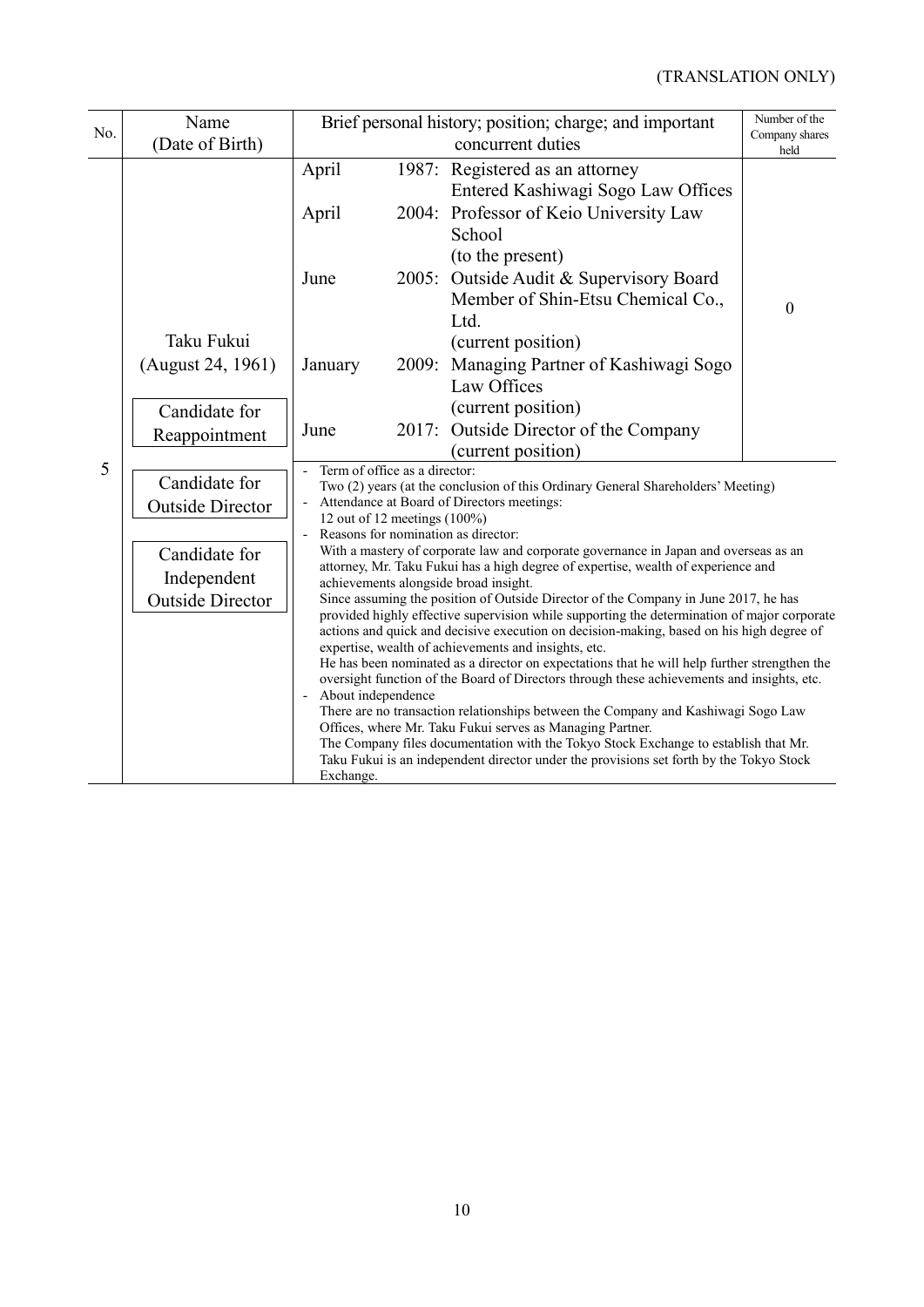|     | Name                    | Brief personal history; position; charge; and important                                                                                                                                                                                                                                                                                                                                                                                                                 | Number of the |                                                                                                                                                                                            |                        |  |  |  |
|-----|-------------------------|-------------------------------------------------------------------------------------------------------------------------------------------------------------------------------------------------------------------------------------------------------------------------------------------------------------------------------------------------------------------------------------------------------------------------------------------------------------------------|---------------|--------------------------------------------------------------------------------------------------------------------------------------------------------------------------------------------|------------------------|--|--|--|
| No. | (Date of Birth)         |                                                                                                                                                                                                                                                                                                                                                                                                                                                                         |               | concurrent duties                                                                                                                                                                          | Company shares<br>held |  |  |  |
|     |                         | April                                                                                                                                                                                                                                                                                                                                                                                                                                                                   |               | 1987: Entered Yamaha Motor Co., Ltd.                                                                                                                                                       |                        |  |  |  |
|     |                         | July                                                                                                                                                                                                                                                                                                                                                                                                                                                                    |               | 2010: Vice President of Yamaha Motor                                                                                                                                                       |                        |  |  |  |
|     |                         |                                                                                                                                                                                                                                                                                                                                                                                                                                                                         |               | Corporation, U.S.A.                                                                                                                                                                        |                        |  |  |  |
|     |                         | January                                                                                                                                                                                                                                                                                                                                                                                                                                                                 |               | 2013: Executive General Manager of 3rd                                                                                                                                                     |                        |  |  |  |
|     |                         |                                                                                                                                                                                                                                                                                                                                                                                                                                                                         |               | <b>Business Unit, MC Business</b><br>Operations of Yamaha Motor Co., Ltd.                                                                                                                  |                        |  |  |  |
|     |                         | March                                                                                                                                                                                                                                                                                                                                                                                                                                                                   |               | 2014: Executive Officer                                                                                                                                                                    |                        |  |  |  |
|     |                         | January                                                                                                                                                                                                                                                                                                                                                                                                                                                                 |               | 2015: Executive General Manager of 2nd                                                                                                                                                     |                        |  |  |  |
|     |                         |                                                                                                                                                                                                                                                                                                                                                                                                                                                                         |               | <b>Business Unit, MC Business</b>                                                                                                                                                          |                        |  |  |  |
|     |                         |                                                                                                                                                                                                                                                                                                                                                                                                                                                                         |               | Operations                                                                                                                                                                                 |                        |  |  |  |
|     |                         | January                                                                                                                                                                                                                                                                                                                                                                                                                                                                 |               | 2016: Executive General Manager of 1st<br><b>Business Unit, MC Business</b>                                                                                                                |                        |  |  |  |
|     |                         |                                                                                                                                                                                                                                                                                                                                                                                                                                                                         |               | Operations, and General Manager of                                                                                                                                                         | 500                    |  |  |  |
|     |                         |                                                                                                                                                                                                                                                                                                                                                                                                                                                                         |               | Southeast & East Asia Sales Division,                                                                                                                                                      |                        |  |  |  |
|     |                         |                                                                                                                                                                                                                                                                                                                                                                                                                                                                         |               | 1st Business Unit, MC Business                                                                                                                                                             |                        |  |  |  |
|     |                         |                                                                                                                                                                                                                                                                                                                                                                                                                                                                         |               | Operations                                                                                                                                                                                 |                        |  |  |  |
|     |                         | January                                                                                                                                                                                                                                                                                                                                                                                                                                                                 |               | 2017: Executive General Manager of<br>Corporate Planning & Finance Center                                                                                                                  |                        |  |  |  |
|     |                         | March                                                                                                                                                                                                                                                                                                                                                                                                                                                                   | 2017:         | Senior Executive Officer and Director                                                                                                                                                      |                        |  |  |  |
|     | Yoshihiro Hidaka        | January                                                                                                                                                                                                                                                                                                                                                                                                                                                                 |               | 2018: President, Chief Executive Officer and                                                                                                                                               |                        |  |  |  |
|     | (July 24, 1963)         |                                                                                                                                                                                                                                                                                                                                                                                                                                                                         |               | Representative Director                                                                                                                                                                    |                        |  |  |  |
|     |                         |                                                                                                                                                                                                                                                                                                                                                                                                                                                                         |               | (current position)                                                                                                                                                                         |                        |  |  |  |
|     | Candidate for           | June                                                                                                                                                                                                                                                                                                                                                                                                                                                                    |               | 2018: Outside Director of the Company<br>(current position)                                                                                                                                |                        |  |  |  |
|     | Reappointment           | Term of office as a director:<br>One (1) year (at the conclusion of this Ordinary General Shareholders' Meeting)<br>Attendance at Board of Directors meetings:                                                                                                                                                                                                                                                                                                          |               |                                                                                                                                                                                            |                        |  |  |  |
|     |                         |                                                                                                                                                                                                                                                                                                                                                                                                                                                                         |               |                                                                                                                                                                                            |                        |  |  |  |
| 6   | Candidate for           | 10 out of 10 meetings $(100\%)$                                                                                                                                                                                                                                                                                                                                                                                                                                         |               |                                                                                                                                                                                            |                        |  |  |  |
|     | <b>Outside Director</b> | Reasons for nomination as director:<br>Having been involved in management at one of the largest global transportation equipment<br>manufacturers in Japan, Mr. Yoshihiro Hidaka has a wealth of experience and achievements<br>alongside broad insight as a corporate manager. Additionally, as President and<br>Representative Director of Yamaha Motor Co., Ltd., a company that shares a common brand                                                                |               |                                                                                                                                                                                            |                        |  |  |  |
|     |                         |                                                                                                                                                                                                                                                                                                                                                                                                                                                                         |               |                                                                                                                                                                                            |                        |  |  |  |
|     | Candidate for           |                                                                                                                                                                                                                                                                                                                                                                                                                                                                         |               |                                                                                                                                                                                            |                        |  |  |  |
|     | Independent             |                                                                                                                                                                                                                                                                                                                                                                                                                                                                         |               | with the Company, he is a person with one of the deepest understandings of the Yamaha                                                                                                      |                        |  |  |  |
|     | <b>Outside Director</b> | brand.                                                                                                                                                                                                                                                                                                                                                                                                                                                                  |               | Since assuming the position of Outside Director of the Company in June 2018, he has                                                                                                        |                        |  |  |  |
|     |                         |                                                                                                                                                                                                                                                                                                                                                                                                                                                                         |               | provided highly effective supervision while supporting the determination of major corporate                                                                                                |                        |  |  |  |
|     |                         |                                                                                                                                                                                                                                                                                                                                                                                                                                                                         |               | actions and quick and decisive execution on decision-making, based on his wealth of                                                                                                        |                        |  |  |  |
|     |                         |                                                                                                                                                                                                                                                                                                                                                                                                                                                                         |               | achievements and insights, etc., as a corporate manager.<br>He has been nominated as a director on expectations that he will help further strengthen the                                   |                        |  |  |  |
|     |                         |                                                                                                                                                                                                                                                                                                                                                                                                                                                                         |               | oversight function of the Board of Directors through these achievements and insights, etc.,                                                                                                |                        |  |  |  |
|     |                         | About independence                                                                                                                                                                                                                                                                                                                                                                                                                                                      |               | and improve the Yamaha brand value.                                                                                                                                                        |                        |  |  |  |
|     |                         |                                                                                                                                                                                                                                                                                                                                                                                                                                                                         |               | As the Company and Yamaha Motor Co., Ltd., where Mr. Yoshihiro Hidaka serves as                                                                                                            |                        |  |  |  |
|     |                         |                                                                                                                                                                                                                                                                                                                                                                                                                                                                         |               | President and Representative Director, share the Yamaha brand, the two companies are in a<br>relationship such that enhancements to the brand value via the Company's sustainable growth   |                        |  |  |  |
|     |                         |                                                                                                                                                                                                                                                                                                                                                                                                                                                                         |               | also provides a positive effect on said company's corporate value, while damage to the brand                                                                                               |                        |  |  |  |
|     |                         | due to violations of laws and regulations or deficient governance, etc., by the Company will<br>have a negative effect on said company's corporate value. Mr. Yoshihiro Hidaka is a person<br>with one of the deepest understandings of the Yamaha brand, which is the source of the<br>Company's brand corporate value, and he shares an interest with ordinary shareholders<br>regarding improvement of the Company's brand value. Furthermore, not only there are no |               |                                                                                                                                                                                            |                        |  |  |  |
|     |                         |                                                                                                                                                                                                                                                                                                                                                                                                                                                                         |               |                                                                                                                                                                                            |                        |  |  |  |
|     |                         |                                                                                                                                                                                                                                                                                                                                                                                                                                                                         |               |                                                                                                                                                                                            |                        |  |  |  |
|     |                         | significant transaction relationships* between the Company and Yamaha Motor Co., Ltd., but                                                                                                                                                                                                                                                                                                                                                                              |               |                                                                                                                                                                                            |                        |  |  |  |
|     |                         |                                                                                                                                                                                                                                                                                                                                                                                                                                                                         |               | as the Company is no longer a major shareholder of said company since 2017, there are no<br>concerns that Mr. Yoshihiro Hidaka will have conflicts of interest with ordinary shareholders, |                        |  |  |  |
|     |                         |                                                                                                                                                                                                                                                                                                                                                                                                                                                                         |               | and the Company believes that he can fulfill his duty for supervision, etc., of management                                                                                                 |                        |  |  |  |
|     |                         |                                                                                                                                                                                                                                                                                                                                                                                                                                                                         |               | from an independent standpoint in order to maximize profits for shareholders of the Company.                                                                                               |                        |  |  |  |
|     |                         |                                                                                                                                                                                                                                                                                                                                                                                                                                                                         |               | The Company filed documentation with the Tokyo Stock Exchange to register him as an<br>independent director under the provisions set forth by the Tokyo Stock Exchange.                    |                        |  |  |  |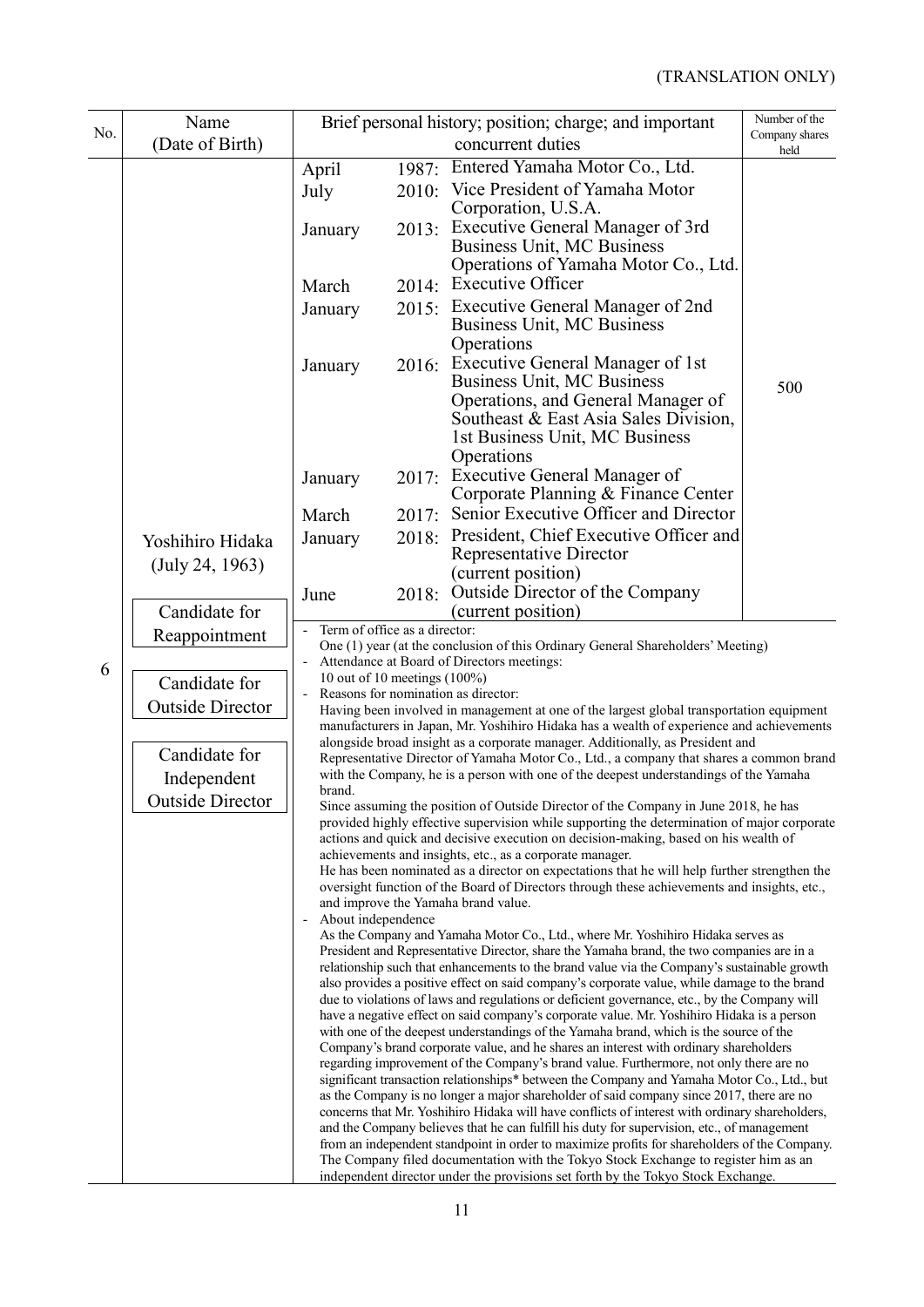### (TRANSLATION ONLY)

|  | * The amount of transactions between the Company and Yamaha Motor Co., Ltd. is less |
|--|-------------------------------------------------------------------------------------|
|  | than 0.1% of consolidated net sales of both companies.                              |
|  |                                                                                     |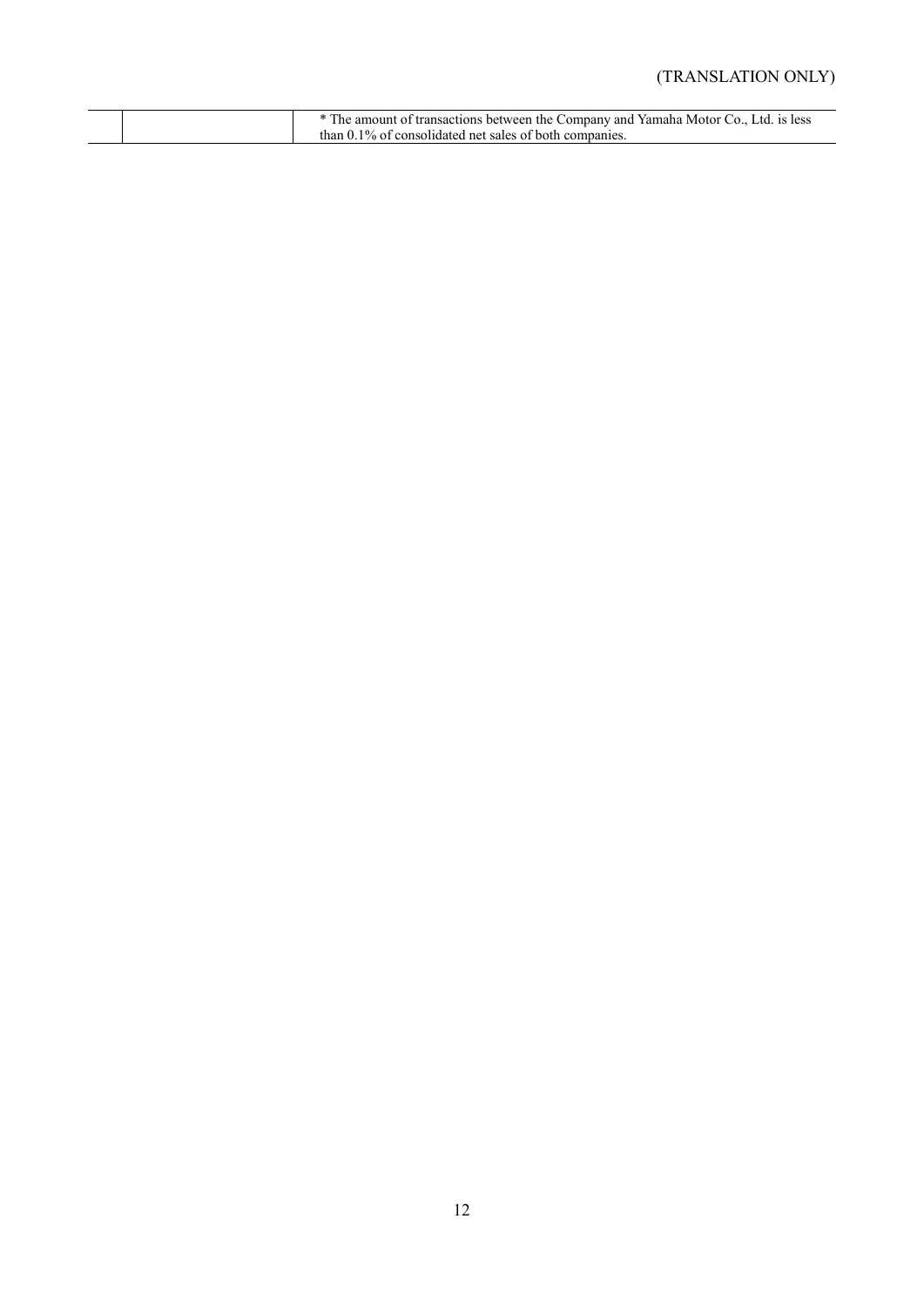| No.    | Name<br>(Date of Birth)                  |                                                                                                                                                                                                                                                                                                                                                                                                                   |           | Brief personal history; position; charge; and important<br>concurrent duties                                                  | Number of the<br>Company shares<br>held |  |  |
|--------|------------------------------------------|-------------------------------------------------------------------------------------------------------------------------------------------------------------------------------------------------------------------------------------------------------------------------------------------------------------------------------------------------------------------------------------------------------------------|-----------|-------------------------------------------------------------------------------------------------------------------------------|-----------------------------------------|--|--|
|        |                                          | April<br>June                                                                                                                                                                                                                                                                                                                                                                                                     |           | 1977: Entered Komatsu Ltd.<br>2001: General Manager of Corporate<br><b>Controlling Department</b>                             |                                         |  |  |
|        |                                          | April<br>April                                                                                                                                                                                                                                                                                                                                                                                                    |           | 2005: Executive Officer<br>2008: President of Global Retail Finance<br><b>Business Division</b>                               |                                         |  |  |
|        |                                          | February                                                                                                                                                                                                                                                                                                                                                                                                          |           | 2009: General Manager of Corporate<br>Planning Division and President of<br><b>Global Retail Finance Business</b><br>Division |                                         |  |  |
|        | Mikio Fujitsuka<br>(March 13, 1955)      | April<br>April<br>June                                                                                                                                                                                                                                                                                                                                                                                            | 2011: CFO | 2010: Senior Executive Officer<br>2011: Director and Senior Executive Officer                                                 | $\boldsymbol{0}$                        |  |  |
|        | New Candidate                            | April<br>April                                                                                                                                                                                                                                                                                                                                                                                                    |           | 2013: Director and Senior Executive Officer<br>2016: Executive Vice President and<br><b>Representative Director</b>           |                                         |  |  |
| $\tau$ | Candidate for<br><b>Outside Director</b> | April<br>June                                                                                                                                                                                                                                                                                                                                                                                                     |           | 2019: Director (scheduled to retire in June<br>2019)<br>2019: Scheduled to assume position of                                 |                                         |  |  |
|        | Candidate for                            |                                                                                                                                                                                                                                                                                                                                                                                                                   |           | Outside Corporate Auditor of Mitsui<br>Chemicals, Inc.                                                                        |                                         |  |  |
|        | Independent<br><b>Outside Director</b>   | Term of office as a director:<br>Attendance at Board of Directors meetings:                                                                                                                                                                                                                                                                                                                                       |           |                                                                                                                               |                                         |  |  |
|        |                                          | Reasons for nomination as director:<br>Having been involved in management as CFO at one of the largest global construction<br>machinery manufacturers in Japan, Mr. Mikio Fujitsuka has a wealth of experience and<br>achievements alongside broad insight as a corporate manager, as well as adequate<br>knowledge of finance and accounting.                                                                    |           |                                                                                                                               |                                         |  |  |
|        |                                          | He has been nominated as a director on expectations that he will help strengthen the<br>oversight function of the Board of Directors through these achievements and insights, etc.<br>About independence<br>There are no transaction relationships between the Company and Komatsu Ltd., where Mr.<br>Mikio Fujitsuka serves as Director, and neither party is classified as a major shareholder of<br>the other. |           |                                                                                                                               |                                         |  |  |
|        |                                          | If Mr. Mikio Fujitsuka is elected as a director, the Company will file documentation with<br>the Tokyo Stock Exchange to register him as an independent director under the provisions<br>set forth by the Tokyo Stock Exchange.                                                                                                                                                                                   |           |                                                                                                                               |                                         |  |  |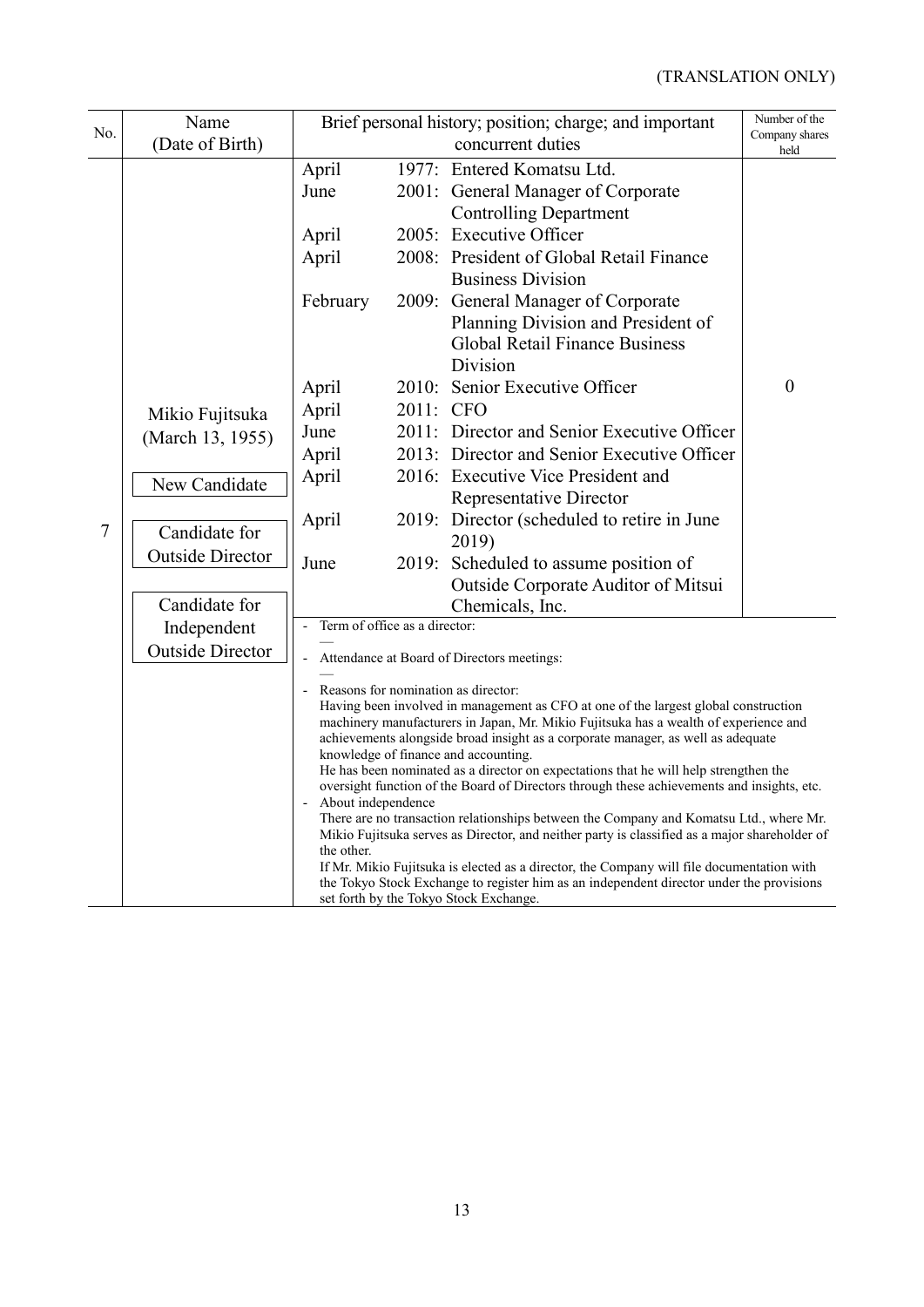| No. | Name                    |                                 |       | Brief personal history; position; charge; and important<br>concurrent duties                                                                                                        | Number of the<br>Company shares |  |  |  |  |  |
|-----|-------------------------|---------------------------------|-------|-------------------------------------------------------------------------------------------------------------------------------------------------------------------------------------|---------------------------------|--|--|--|--|--|
|     | (Date of Birth)         |                                 | held  |                                                                                                                                                                                     |                                 |  |  |  |  |  |
|     |                         | June                            |       | 1985: Entered Owens Corning                                                                                                                                                         |                                 |  |  |  |  |  |
|     |                         | April                           |       | 1987: Entered PepsiCo, Inc.                                                                                                                                                         |                                 |  |  |  |  |  |
|     |                         | November                        |       | 1994: President of Okinawa Pepsi-Cola                                                                                                                                               |                                 |  |  |  |  |  |
|     |                         | April                           |       | 1998: Representative, Japan Branch of                                                                                                                                               |                                 |  |  |  |  |  |
|     |                         |                                 |       | PepsiCo International Ltd.                                                                                                                                                          |                                 |  |  |  |  |  |
|     |                         | November                        |       | 1998: Representative Director and General                                                                                                                                           |                                 |  |  |  |  |  |
|     |                         |                                 |       | Manager of The Disney Store Japan,                                                                                                                                                  |                                 |  |  |  |  |  |
|     |                         |                                 |       | Inc.                                                                                                                                                                                |                                 |  |  |  |  |  |
|     |                         | April                           | 2002: | Japan Managing Director, Walt Disney                                                                                                                                                | $\boldsymbol{0}$                |  |  |  |  |  |
|     |                         |                                 |       | Television International of The Walt                                                                                                                                                |                                 |  |  |  |  |  |
|     |                         |                                 |       | Disney Company (Japan) Ltd.                                                                                                                                                         |                                 |  |  |  |  |  |
|     | Paul Candland           | June                            |       | 2007: Representative Director and President                                                                                                                                         |                                 |  |  |  |  |  |
|     | (December 4, 1958)      |                                 |       | (retired in December 2017)                                                                                                                                                          |                                 |  |  |  |  |  |
|     |                         | July                            |       | 2014: President of The Walt Disney                                                                                                                                                  |                                 |  |  |  |  |  |
|     | New Candidate           |                                 |       | Company Asia (retired in December<br>2017)                                                                                                                                          |                                 |  |  |  |  |  |
|     |                         |                                 |       | September 2018: Managing Director of PMC Partners                                                                                                                                   |                                 |  |  |  |  |  |
| 8   | Candidate for           |                                 |       | Co., Ltd. (current position)                                                                                                                                                        |                                 |  |  |  |  |  |
|     | <b>Outside Director</b> | Term of office as a director:   |       |                                                                                                                                                                                     |                                 |  |  |  |  |  |
|     |                         |                                 |       |                                                                                                                                                                                     |                                 |  |  |  |  |  |
|     | Candidate for           |                                 |       | Attendance at Board of Directors meetings:                                                                                                                                          |                                 |  |  |  |  |  |
|     | Independent             |                                 |       | Reasons for nomination as director:                                                                                                                                                 |                                 |  |  |  |  |  |
|     | <b>Outside Director</b> |                                 |       | Having been involved in management as the person responsible for the Asian region and<br>Japanese arm of a global entertainment company, Mr. Paul Candland has a wealth of          |                                 |  |  |  |  |  |
|     |                         |                                 |       | experience and achievements alongside broad insight as a manager.                                                                                                                   |                                 |  |  |  |  |  |
|     |                         |                                 |       | He has been nominated as a director on expectations that he will help strengthen the<br>oversight function of the Board of Directors through these achievements and insights, etc.  |                                 |  |  |  |  |  |
|     |                         | About independence              |       |                                                                                                                                                                                     |                                 |  |  |  |  |  |
|     |                         |                                 |       | There are no transaction relationships between the Company and PMC Partners Co., Ltd.,<br>where Mr. Paul Candland serves as Managing Director, and neither party is classified as a |                                 |  |  |  |  |  |
|     |                         | major shareholder of the other. |       |                                                                                                                                                                                     |                                 |  |  |  |  |  |
|     |                         |                                 |       | Furthermore, there are no significant transaction relationships* between the Company and                                                                                            |                                 |  |  |  |  |  |
|     |                         |                                 |       | The Walt Disney Company (Japan) Ltd., where Mr. Paul Candland served until December<br>2017, and neither party is classified as a major shareholder of the other.                   |                                 |  |  |  |  |  |
|     |                         |                                 |       | If Mr. Paul Candland is elected as a director, the Company will file documentation with the                                                                                         |                                 |  |  |  |  |  |
|     |                         |                                 |       | Tokyo Stock Exchange to register him as an independent director under the provisions set<br>forth by the Tokyo Stock Exchange.                                                      |                                 |  |  |  |  |  |
|     |                         |                                 |       | * The amount of transactions between the Company and The Walt Disney Company and                                                                                                    |                                 |  |  |  |  |  |
|     |                         |                                 |       | The Walt Disney Company (Japan) Ltd. is less than 0.1% of consolidated net sales of any of                                                                                          |                                 |  |  |  |  |  |
|     |                         |                                 |       | the companies.                                                                                                                                                                      |                                 |  |  |  |  |  |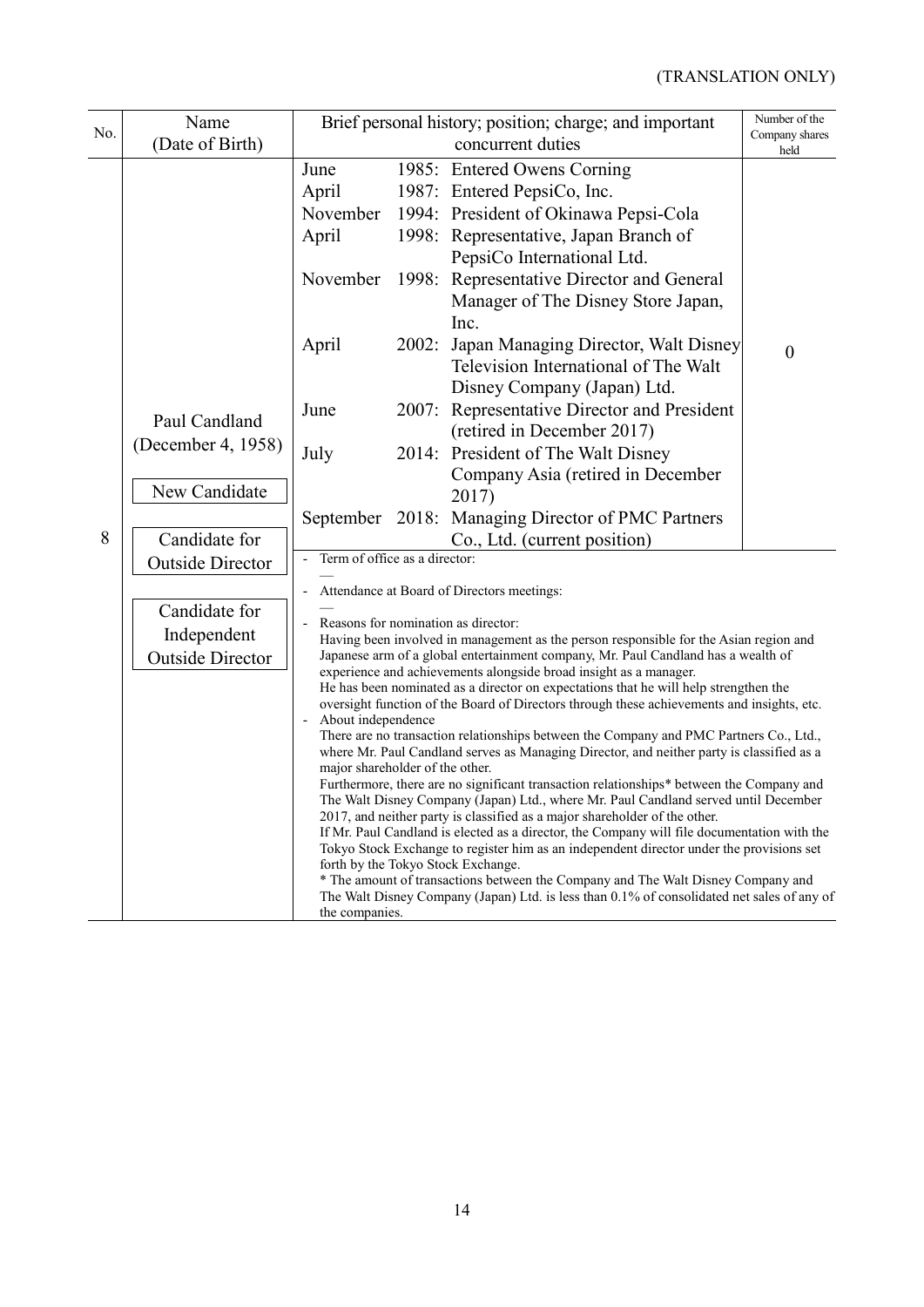- (Notes) 1. Mr. Masatoshi Ito, Ms. Yoshimi Nakajima, Mr. Taku Fukui, and Mr. Yoshihiro Hidaka have entered into agreements with the Company to limit the liability for damage stipulated in Article 423, Paragraph 1 of the Corporate Law. The maximum amount of liability under the agreements is the minimum amount stipulated in laws and regulations. If their re-elections are approved, we will renew the liability limitation agreements under the same conditions.
	- 2. In the event that Mr. Mikio Fujitsuka and Mr. Paul Candland are elected as outside directors, the Company plans to enter into agreements with them to limit their liability for damages stipulated in Article 423, Paragraph 1 of the Corporate Law. The maximum amount of liability under the agreement is the minimum amount stipulated in laws and regulations.
	- 3. Of the candidates for director, the nominees for directors who have special interests in the Company are as follows.
	- Takuya Nakata doubles as President of Yamaha Music Foundation, with which the Company conducts transactions for contracting operations, etc.

Yoshihiro Hidaka doubles as President and Representative Director of Yamaha Motor Co., Ltd., with which the Company conducts transactions for the lease of real estate, etc.

The amount of transactions between the Company and Yamaha Motor Co., Ltd. is less than 0.1% of consolidated net sales of both companies.

4. On December 21, 2018, Japan Airlines Co., Ltd., where Mr. Masatoshi Ito serves as Outside Director, was served with a "Business Improvement Order on Securing Safety in Air Transport" by the Ministry of Land, Infrastructure, Transport and Tourism after it was determined that there were significant infractions having an effect on air safety, including issues concerning alcohol consumption by flight staff and decisions to change staff compositions. On the same day, Japan Air Commuter Co., Ltd. was served with a "Inappropriate Actions and Inadequate Safety Management Systems for Flight Staff (Strict Warning)" due to alcohol consumption events by flight staff.

Additionally, on January 11, 2019, a "Business Improvement Order on Securing Safety in Air Transport" was received due to alcohol consumption events by cabin crew. Although Mr. Masatoshi Ito was unaware of these issues until the facts were revealed, he provides advice from the viewpoint of legal compliance on a regular basis at Board of Directors meetings, etc.

Furthermore, after these events were recognized, he has been fulfilling his role by ensuring a thorough evaluation of these events and providing direction for measures to prevent recurrence, etc.